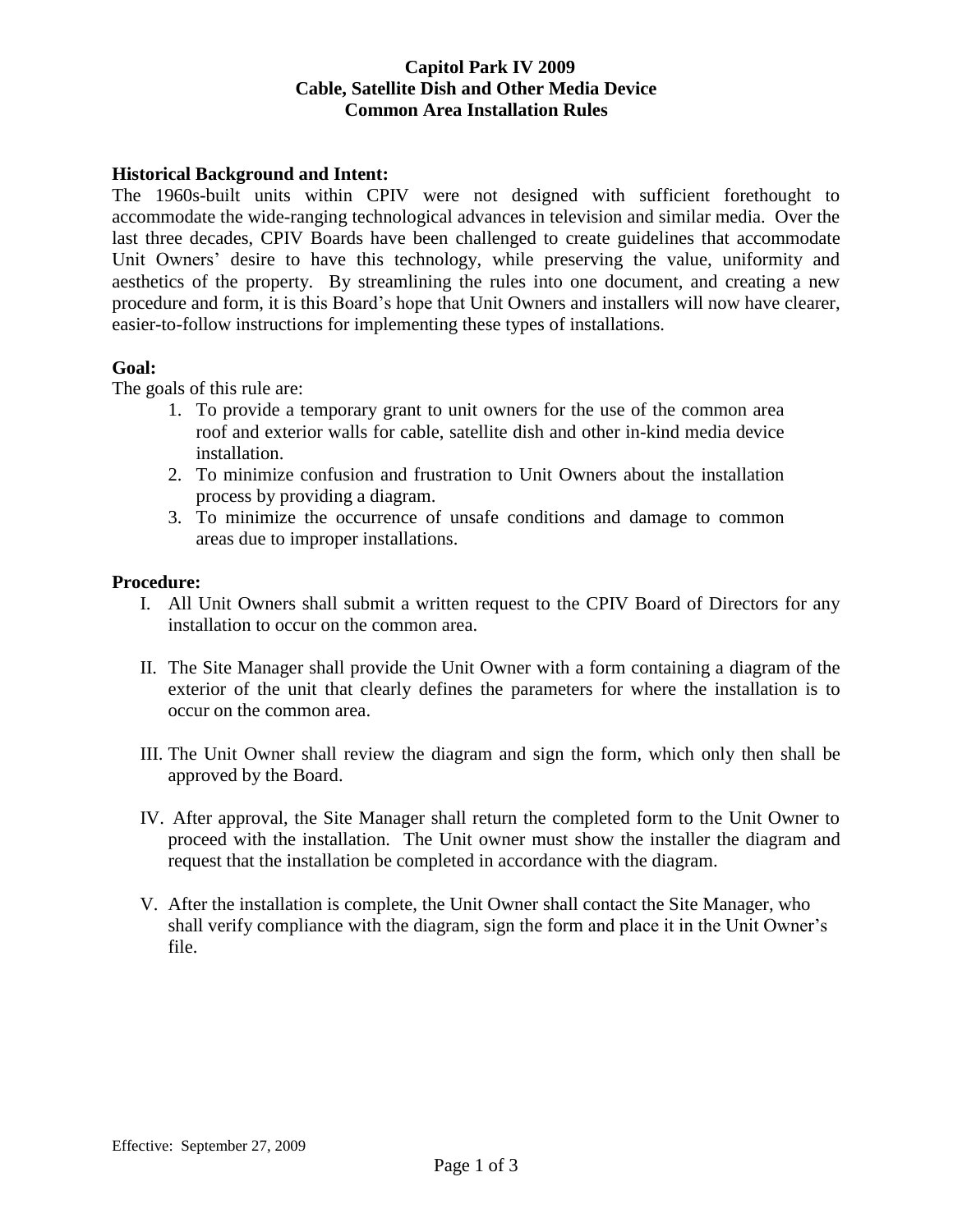### **Capitol Park IV 2009 Cable, Satellite Dish and Other Media Device Common Area Installation Rules**

Unit Owner agrees to the following rules in accordance with the CPIV Amended and Restated Bylaws<sup>1</sup>, Sections V, IX, and XII, which pertain to: Maintenance, Repair and Replacement, Obligations of the Unit Owners, and Compliance and Default, respectively. Any request for an exception to these rules will require Board approval.

In accordance with the diagram to be provided to the Unit Owner:

## **A. Cable**

- 1. Shall enter units in CPIV from the rear of the unit at ground level only. (Residents of a tandem unit, or those desiring installation for a television on an upper floor shall still install from the ground floor or ground level apartment).
- 2. Shall enter units in CPIV no more than 18 inches above ground. All other wiring must be on the interior of the unit.

# **B. Satellite Dish**

**Dos:**

 $\overline{a}$ 

- 1. Satellite dishes shall not be more than 1 meter (39.37") in diameter.
- 2. No more than two (2) satellite dishes may be installed per unit.
- 3. All satellite dishes shall be installed on the common area roof at least eight (8) feet from the roof's edge and properly secured to a metal "sled" platform. The sled is to be weighed down with concrete blocks. Under no circumstances may a roof be punctured in any way by satellite installation (main or balcony roof).
- 4. Satellite dish cable shall loop over the rear roof edge/overhang of the unit in a neat, single-filed manner. Same cable shall be fastened to the rear brick wall in a neat manner, impacting the smallest amount of rear brick surface area as practicable.
- 5. Satellite dish cable may run down the rear brick wall no lower than 24 inches below the roof edge/overhang.
- 6. Multiple wire lines shall be neatly bound together, and jointly shall be no more than 2  $\frac{1}{2}$ " wide.
- 7. Installer shall ensure that the satellite dish and satellite cable are properly grounded.

Effective: September 27, 2009 <sup>1</sup> Amended and Restated Bylaws of Capitol Park IV Condominium Association (ratified Nov. 4, 2006).